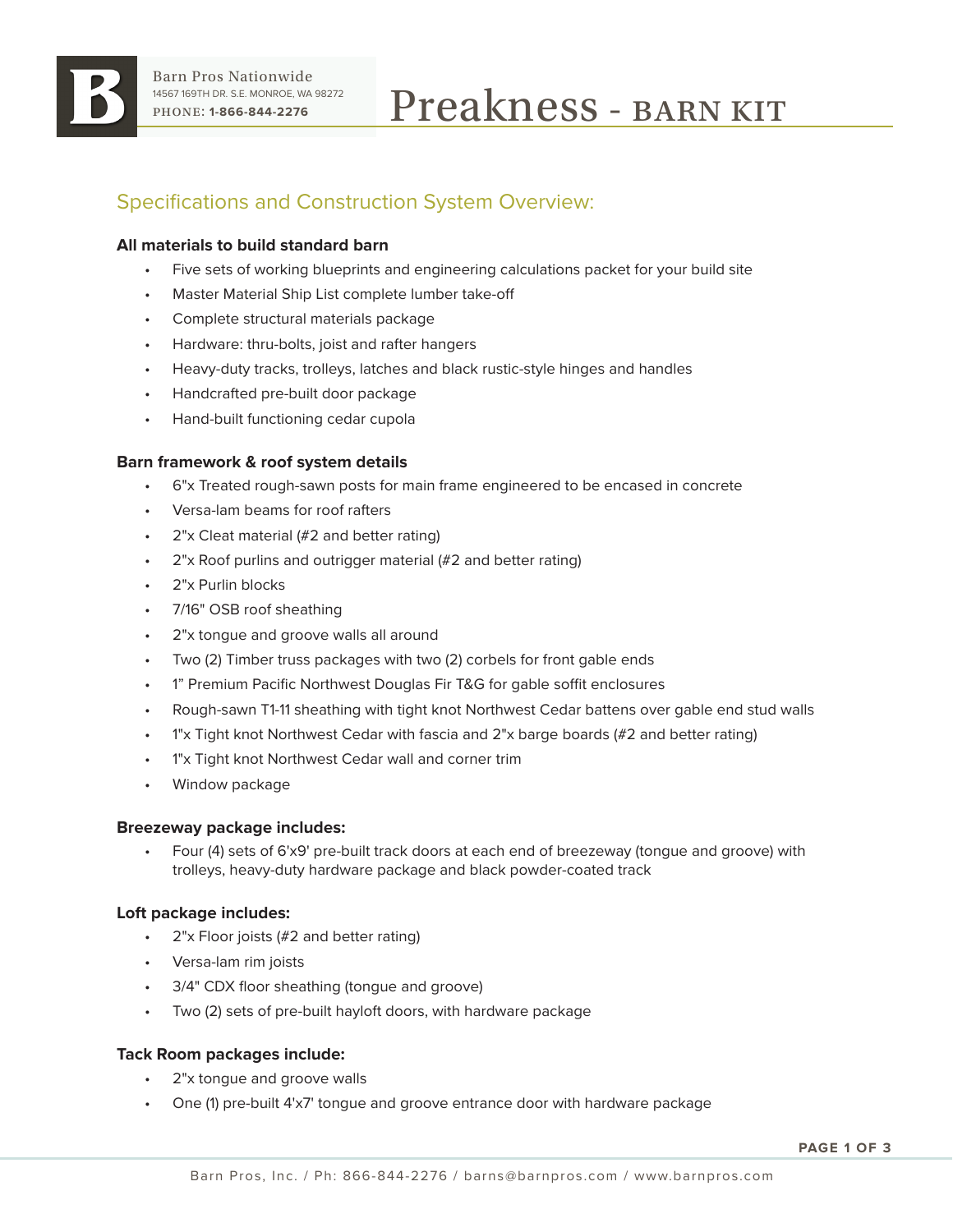

- Stairway with handrail material package (uncut 2"x stringers, 2"x pickets and 2"x rail material), pre-cut stair treads
- One (1) pre-built 3'x7' tongue and groove loft entrance door with hardware package at top of stairs

## **Grand Entry package includes:**

- 6"x Treated rough-sawn posts for main frame engineered to be encased in concrete
- engineered wood roof trusses
- 2"x Cleat material (#2 and better rating)
- 2"x Roof purlins and outrigger material (#2 and better rating)
- 2"x Purlin blocks
- Select Pacific Northwest Douglas Fir T&G half walls all around
- Rough-sawn T1-11 sheathing with tight knot Northwest Cedar battens for gable end arch

## **Connecting Breezeway package includes:**

- 6"x Treated rough-sawn posts for main frame engineered to be encased in concrete
- engineered wood roof trusses
- 2"x Cleat material (#2 and better rating)
- 2"x Roof purlins and outrigger material (#2 and better rating)
- 2"x Purlin blocks
- Select Pacific Northwest Douglas Fir T&G covered breezeway ceiling
- 7/16" OSB roof sheathing
- 2"x Select Pacific Northwest Douglas Fir T&G half wall facing parade ground

# **Optional Stall package includes:**

- Barn Pros powder-coated stall front grill and door (heavy duty hot-dipped galvanized steel, grill with feeder window and sliding stall door)
- Heavy-duty custom formed galvanized metal chew protection for corners and edges
- Removable stall divider (2"x tongue and groove) and metal retainer channels
- Pre-built 4'x7' (tonque and groove) Dutch door with hardware
- Rubber mat package

#### **Barn Pros "Signature Service" provides:**

- Barn Pros "Lifetime" Limited Structural & Hardware Warranty
- Service & Support: Barn Pros takes great pride in providing contractor and homeowner support throughout the build. Whether it be clarifying a connection detail, or providing insight on some tricks of the trade, we are here to ensure your build is successful.